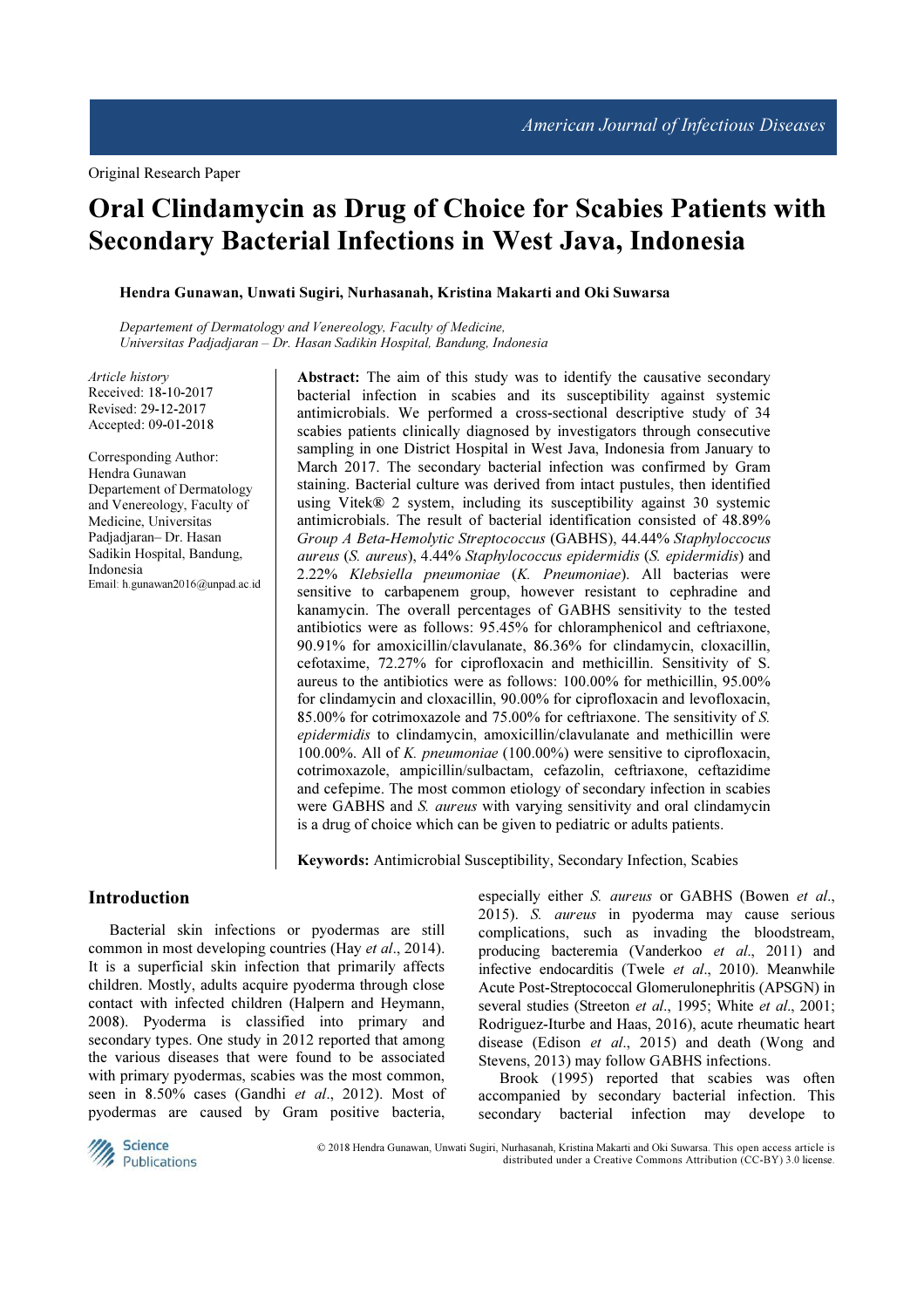antimicrobial resistance. Bacterial resistance to antimicrobials may lead to inefficient treatment, cripple the ability to fight infectious disease and difficulty to eradicating the infection (CDCP, 2013). It is not always feasible to perform pus cultures and sensitivity tests before instituting antimicrobial therapy for pyodermas. Therefore, it becomes imperative to have periodic updates on the causative organisms, their strains and antimicrobial sensitivity patterns in any given local community. Hence, this study was undertaken to identify the causative microorganisms of secondary infection in scabies and their susceptibility againts systemic antimicrobials in one District Hospital in West Java, Indonesia on 2017.

# Materials and Methods

# Patients

The study was approved by the Health Research Ethics Committee, Faculty of Medicine, Universitas Padjadjaran, Bandung, West Java, Indonesia with ethical clearance. Thirty-four subjects were recruited and enrolled after informed consent was explained. Patients were further divided into two age groups 0-14 years and  $\geq$ 14 years. All patients of scabies with secondary bacterial infection were enrolled in this study irrespective of any concomitant disease. Scabies patients were diagnosed clinically by the investigators. Clinical criteria for diagnoses were: (1) presence of papules, vesicles, nodules, or burrows at sites of predilection, (2) night itch and (3) involvement of at least another family member or companion. Patients with two of the above criteria were included in the study. Bacterial infection in scabies was marked by pustules at sites of predilection and was proved by Gram staining with the appearance of Gram-positive or Gram-negative cocci or rods. Subjects who had used systemic or topical antimicrobial agents in the preceding two weeks were excluded from the study.

# Bacterial Culture and Antimicrobial Susceptibility Testing

Only one specimen was taken from every subject. The specimens were purulent material from intact pustules, obtained with 1 mL spuit after cleaning the surrounding skin with alcohol swab. Gram staining was conducted on the specimens which were sent to the laboratory incubated in tryptic soy broth transport medium, then cultured on both Blood agar and MacConkey agar. The plates were incubated aerobically at 37°C for 18 to 24 h. The time between specimen collection and inoculation to these agar plates never exceeded 72 h. Identification of bacteria and antimicrobial susceptibility testing using Vitek® 2 were further carried

out according to manufacturer's instructions. Vitek® 2 uses an antimicrobial dilution according to Clinical and Laboratory Standards Institute (CLSI) (Pincus, 2006; Shetty et al., 1998) to determine Minimal Inhibitory Concentrations (MIC). MIC results are either sensitive, intermediate, or resistant antimicrobials (Pincus, 2006).

#### Results

Of the 34 subjects, the number of female patients was similar to the number of male patients. Patient ages ranged from two months to 70 years old. The majority (82.35%) were children and a majority were students (55.88%) (Table 1).

From 34 specimens, 23 (67.65%) of the infections detected a single causative microorganism. GABHS accounted for 35.29% of these infection, followed by S. aureus (29.41%). Eleven (32.35%) specimens yielded mixed infection and were mostly caused by mixture of GABHS and S. aureus (26.47%) (Table 2).

## Table 1: Characteristic of subjects

| <b>Table 1.</b> Characteristic of subjects |          |               |
|--------------------------------------------|----------|---------------|
|                                            | Number   |               |
|                                            |          |               |
| Variable                                   | $n = 34$ | $\frac{0}{0}$ |
| Gender                                     |          |               |
| Female                                     | 18       | 52,94         |
| Male                                       | 16       | 47.06         |
| Age                                        |          |               |
| Children: 0-14 years old                   | 28       | 82.35         |
| Teenager/adult: $\geq$ 14 years old        | 6        | 17.65         |
| Occupation                                 |          |               |
| Student                                    | 19       | 55.88         |
| Unemployee                                 | 13       | 38.23         |
| Housewife                                  |          | 2.94          |
| Farmer                                     |          | 2.94          |

#### Table 2: Bacterial Culture Result

|                              | Number   |       |
|------------------------------|----------|-------|
| Bacterial                    |          |       |
| culture result               | $n = 34$ | $\%$  |
| <b>GABHS</b>                 | 12       | 35.29 |
| S. aureus                    | 10       | 29.41 |
| S. epidermidis               |          | 2.94  |
| $GABHS + S$ , <i>aureus</i>  | 9        | 26.47 |
| S. aureus $+S$ . epidermidis |          | 2.94  |
| GABHS+K. pneumoniae          |          | 2.94  |

|  |  | Table 3: Isolates of Microorganism from 34 speciments |  |  |  |
|--|--|-------------------------------------------------------|--|--|--|
|--|--|-------------------------------------------------------|--|--|--|

|                | Number        |               |  |  |  |  |
|----------------|---------------|---------------|--|--|--|--|
| Bacterial      |               |               |  |  |  |  |
| culture result | $n = 34$      | $\frac{0}{0}$ |  |  |  |  |
| <b>GABHS</b>   | 22.           | 48.89         |  |  |  |  |
| S. aureus      | 20            | 44.44         |  |  |  |  |
| S.epidermidis  | $\mathcal{P}$ | 4.44          |  |  |  |  |
| K. pneumoniae  |               | 2.22          |  |  |  |  |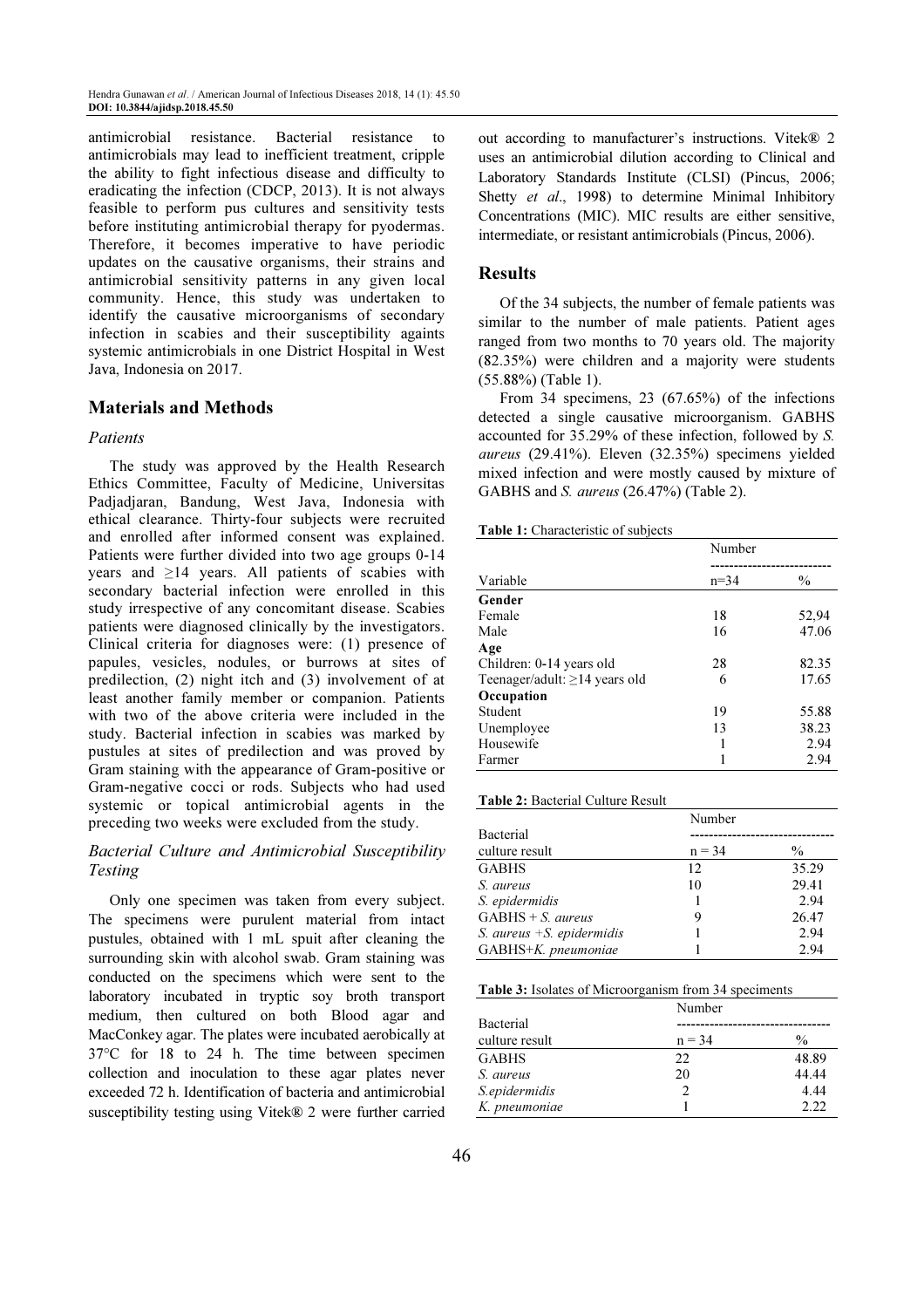The number of microorganisms that were isolated from 34 specimens recovered 4 isolated microorganisms. GABHS and S. *aureus* were the most common species. S. epidermidis recovered in two specimens and K. pneumoniae in one specimen (Table 3).

Sensitivity test of GABHS, S. aureus and S. epidermidis against various antimicrobials are presented in Table 4. The highest sensitivity of these microorganisms was to imipenem and meropenem (each sensitivity 100.00%) and resistant to cephradine and kanamycin (sensitivity 0.00%). In addition, GABHS were resistant to doxycycline, erythromycin and azithromycin, whereas S. epidermidis were resistant to azithromycin.

Table 4: Antimicrobial Susceptibility Tests of GABHS, S. aureus and S. epidermidis

|                               |                  | GABHS $(n = 22)$ |                |               |                | S. aureus ( $n = 20$ ) |              |           |                | S. epidermidis $(n=2)$ |                |           |
|-------------------------------|------------------|------------------|----------------|---------------|----------------|------------------------|--------------|-----------|----------------|------------------------|----------------|-----------|
|                               |                  | Sensitive        |                | Resistant     |                | Sensitive              |              | Resistant |                | Sensitive              |                | Resistant |
| Antimicrobial                 | n                | $\frac{0}{0}$    | n              | $\frac{0}{0}$ | n              | $\frac{0}{0}$          | $\mathbf n$  | $\%$      | n              | $\%$                   | $\mathbf n$    | $\%$      |
| Imipenem                      | 22               | 100.00           | $\mathbf{0}$   | 0.00          | 20             | 100.00                 | $\mathbf{0}$ | 0.00      | 2              | 100.00                 | $\theta$       | 0.00      |
| Meropenem                     | 22               | 100.00           | $\theta$       | 0.00          | 20             | 100.00                 | $\theta$     | 0.00      | $\overline{c}$ | 100.00                 | $\theta$       | 0.00      |
| Ceftriaxone                   | 21               | 95.45            |                | 4.55          | 15             | 75.00                  | 5            | 25.00     | 1              | 50.00                  | 1              | 50.00     |
| Chloramphenicol               | 21               | 95.45            | 1              | 4.55          | 3              | 15.00                  | 17           | 85.00     | 1              | 50.00                  | 1              | 50.00     |
| Amoxicillin/clavulanate       | 20               | 90.91            | $\overline{c}$ | 9.09          | 9              | 45.00                  | 11           | 55.00     | 2              | 100.00                 | $\theta$       | 0.00      |
| Cloxacillin                   | 19               | 86.36            | 3              | 13.64         | 19             | 95.00                  | 1            | 5.00      | 1              | 50.00                  | 1              | 50.00     |
| Cefotaxime                    | 19               | 86.36            | 3              | 13.64         | 12             | 60.00                  | 8            | 40.00     | 1              | 50.00                  | 1              | 50.00     |
| Clindamycin                   | 19               | 86.36            | 3              | 13.64         | 19             | 95.00                  | 1            | 5.00      | 2              | 100.00                 | $\mathbf{0}$   | 0.00      |
| Ciprofloxacin                 | 17               | 77.27            | 5              | 22.73         | 18             | 90.00                  | 2            | 10.00     | 1              | 50.00                  | 1              | 50.00     |
| Vankomycin                    | 17               | 77.27            | 5              | 22.73         | 14             | 70.00                  | 6            | 30.00     | $\overline{c}$ | 100.00                 | $\mathbf{0}$   | 0.00      |
| Methicillin                   | 17               | 77.27            | 5              | 22.73         | 20             | 100.00                 | $\mathbf{0}$ | 0.00      | $\overline{c}$ | 100.00                 | $\theta$       | 0.00      |
| Levofloxacin                  | 15               | 68.18            | 7              | 31.82         | 18             | 90.00                  | 2            | 10.00     | 1              | 50.00                  | 1              | 50.00     |
| Amoxicillin                   | 14               | 63.64            | 8              | 36.36         | 3              | 15.00                  | 17           | 85.00     | 1              | 50.00                  | 1              | 50.00     |
| Ceftazidime                   | 14               | 63.64            | 8              | 36.36         | $\overline{4}$ | 20.00                  | 16           | 80.00     | 1              | 50.00                  | 1              | 50.00     |
| Sulfamethoxazole/trimethoprim | 11               | 50.00            | 11             | 50.00         | 17             | 85.00                  | 3            | 15.00     | 1              | 50.00                  | 1              | 50.00     |
| Gentamicin                    | 8                | 36.36            | 14             | 63.64         | 10             | 50.00                  | 10           | 50.00     | $\overline{c}$ | 100.00                 | $\theta$       | 0.00      |
| Tetracycline                  | 3                | 13.64            | 19             | 86.36         | 4              | 20.00                  | 16           | 80.00     | 1              | 50.00                  | 1              | 50.00     |
| Amikacin                      | $\overline{c}$   | 9.09             | 20             | 90.91         | 11             | 55.00                  | 9            | 45.00     | 1              | 50.00                  | 1              | 50.00     |
| Ampicillin                    | $\overline{2}$   | 9.09             | 20             | 90.91         | 2              | 10.00                  | 18           | 90.00     | 1              | 50.00                  | 1              | 50.00     |
| Cephradine                    | $\theta$         | 0.00             | 22             | 100.00        | $\theta$       | 0.00                   | 20           | 100.00    | $\theta$       | 0.00                   | $\overline{c}$ | 100.00    |
| Doxycycline                   | $\theta$         | 0.00             | 22             | 100.00        | 2              | 10.00                  | 18           | 90.00     | 1              | 50.00                  | 1              | 50.00     |
| Kanamycin                     | $\boldsymbol{0}$ | 0.00             | 22             | 100.00        | $\theta$       | 0.00                   | 20           | 100.00    | $\theta$       | 0.00                   | 2              | 100.00    |
| Erythromycin                  | 0                | 0.00             | 22             | 100.00        |                | 5.00                   | 19           | 95.00     | 1              | 50.00                  | 1              | 50.00     |
| Azithromycin                  | $\theta$         | 0.00             | 22             | 100.00        | 3              | 15.00                  | 17           | 85.00     | $\Omega$       | 0.00                   | 2              | 100.00    |

#### Table 5: Antimicrobial susceptibility tests of K. pneumoniae

|                               |           | Number $(n = 1)$ |              |               |           |               |  |  |  |  |
|-------------------------------|-----------|------------------|--------------|---------------|-----------|---------------|--|--|--|--|
|                               | Sensitive |                  | Intermediate |               | Resistant |               |  |  |  |  |
| Antimicrobial                 | n         | $\frac{0}{0}$    | n            | $\frac{0}{0}$ | n         | $\frac{0}{0}$ |  |  |  |  |
| Ampicillin/sulbactam          |           | 100.00           | $\theta$     | 0.00          | $\theta$  | 0.00          |  |  |  |  |
| Cefazolin                     |           | 100.00           | 0            | 0.00          |           | 0.00          |  |  |  |  |
| Ceftriaxone                   |           | 100.00           | 0            | 0.00          |           | 0.00          |  |  |  |  |
| Ceftazidime                   |           | 100.00           |              | 0.00          |           | 0.00          |  |  |  |  |
| Aztreonam                     |           | 100.00           |              | 0.00          |           | 0.00          |  |  |  |  |
| Cefepime                      |           | 100.00           | 0            | 0.00          |           | 0.00          |  |  |  |  |
| Ertapenem                     |           | 100.00           |              | 0.00          |           | 0.00          |  |  |  |  |
| Meropenem                     |           | 100.00           |              | 0.00          |           | 0.00          |  |  |  |  |
| Amikacin                      |           | 100.00           | 0            | 0.00          |           | 0.00          |  |  |  |  |
| Gentamicin                    |           | 100.00           | 0            | 0.00          |           | 0.00          |  |  |  |  |
| Ciprofloxacin                 |           | 100.00           |              | 0.00          |           | 0.00          |  |  |  |  |
| Tigecycline                   |           | 100.00           |              | 0.00          |           | 0.00          |  |  |  |  |
| Sulfamethoxazole/trimethoprim |           | 100.00           |              | 0.00          |           | 0.00          |  |  |  |  |
| Nitrofurantoin                |           | 0.00             |              | 100.00        |           | 0.00          |  |  |  |  |
| Ampicillin                    |           | 0.00             |              | 0.00          |           | 100.00        |  |  |  |  |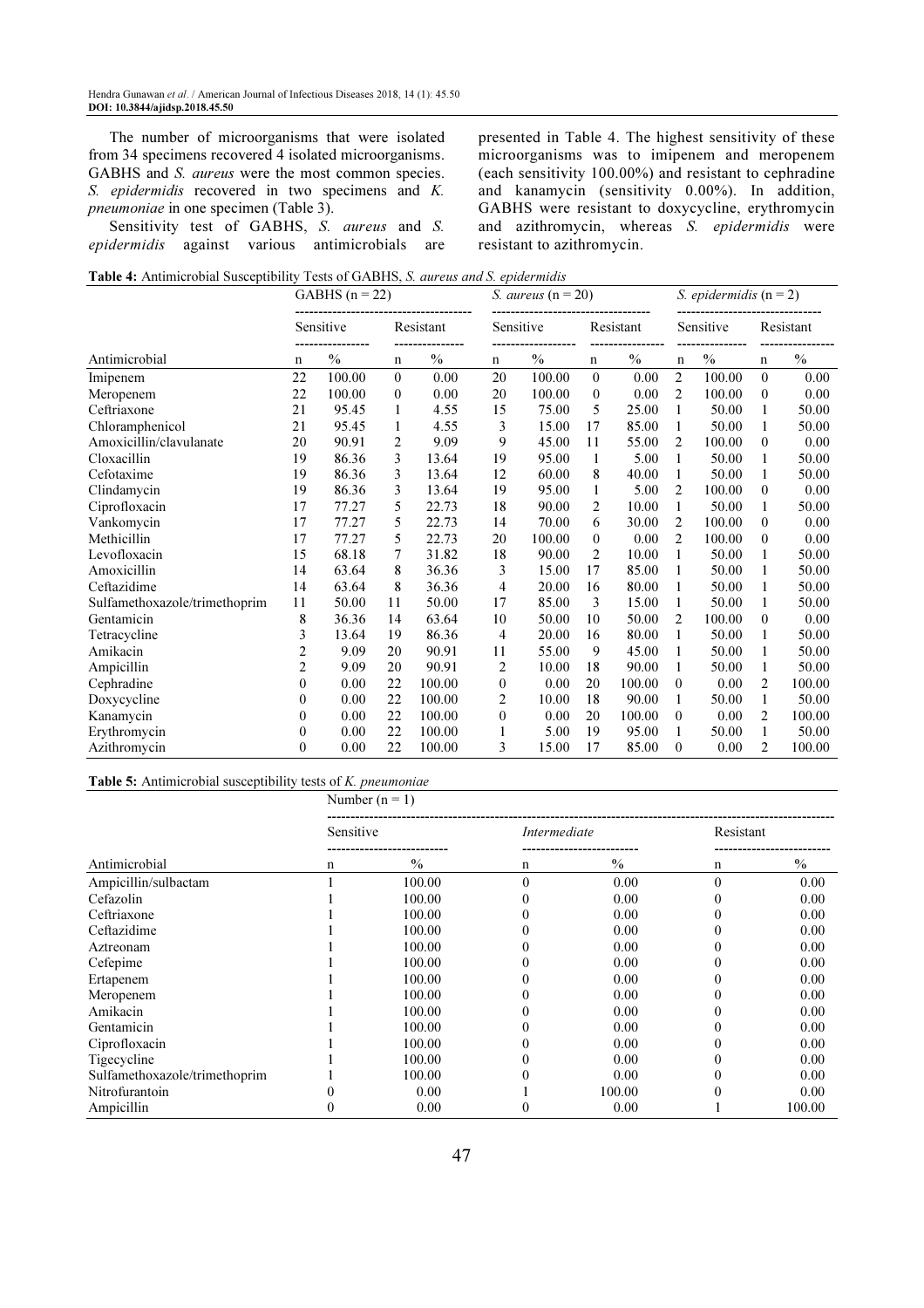Hendra Gunawan et al. / American Journal of Infectious Diseases 2018, 14 (1): 45.50 DOI: 10.3844/ajidsp.2018.45.50

|                               | $GABHS$ (n=22) |               | S. aureus $(n=20)$ |       | S. epidermidis $(n=2)$ |               |  |
|-------------------------------|----------------|---------------|--------------------|-------|------------------------|---------------|--|
|                               |                |               |                    |       |                        |               |  |
| Antimicrobial                 | n              | $\frac{0}{0}$ | n                  | $\%$  | n                      | $\frac{0}{0}$ |  |
| Clindamycin                   | 19             | 86.36         | 19                 | 95.00 |                        | 100.00        |  |
| Ciprofloxacin                 | 17             | 77.27         | 18                 | 90.00 |                        | 50.00         |  |
| Levofloxacin                  | 15             | 68.18         | 18                 | 90.00 |                        | 50.00         |  |
| Chloramphenicol               | 21             | 95.45         |                    | 15.00 |                        | 50.00         |  |
| Amoxicillin/clavulanate       | 20             | 90.91         |                    | 45.00 |                        | 100.00        |  |
| Sulfamethoxazole/trimethoprim | 11             | 50.00         |                    | 85.00 |                        | 50.00         |  |
| Amoxicillin                   | 14             | 63.64         |                    | 15.00 |                        | 50.00         |  |
| Tetracycline                  |                | 13.64         |                    | 20.00 |                        | 50.00         |  |
| Ampicillin                    |                | 9.09          |                    | 10.00 |                        | 50.00         |  |
| Azithromycin                  |                | 0.00          |                    | 15.00 | 0                      | 0.00          |  |
| Doxycyclin                    |                | 0.00          |                    | 10.00 |                        | 50.00         |  |
| Erythromycin                  | 0              | 0.00          |                    | 5.00  |                        | 50.00         |  |

 $T_{\rm tot}$  6: Sensitivity of GABHS and S. aureus againts Oral Antimicrobials of

In this study, there was only one sample recovered  $K$ . pneumoniae and it was resistant to ampicillin (sensitivity 0.00%) (Table 5). Sensitivity of GABHS, S. aureus and S. epidermidis against various oral antimicrobials were presented in Table 6. Clindamycin was an oral antimicrobial which had a sensitivity of more than 85.00% in all three bacteria.

#### Discussion

In this study, GABHS and S. *aureus* were the most common isolated microorganisms from secondary infection in scabies, with GABHS slightly more common than S. aureus. The occurance was similiar to the observations made by Currie and Carapetis (2000). Bacterial infection following scabies might be related to the deterioration of skin barrier as the outcome from repetitive scratching. An analysis of the skin lipid showed inhibitory effect of linolenic acid, an essential free fatty acid normally present on intact skin which is responsible for inhibition of Staphylococcus colonization and a potential bactericidal factor against Streptococcus pyogenes as well as against bacteria which are normally present in skin microflora (Bergsson et al., 2001). In addition, Streptococcus and Staphylococcus have the main components of adhesin that will bind to fibronectin, an adhesin receptor in the host. In non-intact skin, fibronectin binds easily to bacteria, allowing the bacterial colonization to occur on the skin (Craft, 2012).

Our study showed among all tested specimens, S. epidermidis accounted for 4.44%. This organism is a component of the normal cutaneous flora (Otto, 2009). However, if the number increases it can be an opportunistic pathogen (Otto, 2009).

Most pyodermas are caused by Gram positive bacteria (Craft, 2012), though it can be caused by Gram negative bacteria, such as Pseudomonas aeruginosa (P. aeruginosa), Proteus vulgaris (P. vulgaris), Escherichia  $\text{coli } (E. \text{ coli})$  and K. pneumonie (Kakar et al., 1999). K. pneumoniae is one of the normal flora of the skin which is found most often in leg and buttock lesions (Grice and Segre, 2011; Pinto-Almeida et al., 2012). It is suspected that the most probable sources of these organisms are the rectal and vaginal orifices, where they normally reside (Brook, 1995). K. pneumoniae was isolated in the present study in the co-infection with GABHS (2.94%). The other study by Brook (1995) have been reported 3.33% mixed infections due to GABHS and K. pneumoniae in scabies with secondary infection.

In the present study, the sensitivity of various bacteria to amoxicillin/clavulanate is varied, as the drug was widely used in the community. Besides as a treatment of bacterial infections on the skin, amoxicillin/clavulanate is also often prescribed by other clinicians to treat lower respiratory tract infections, urinary tract infections, otitis media, etc (Lammie and Hughes, 2016).

The sensitivity of GABHS and S. aureus to cloxacillin in our study was more than 86.36%, while only 50.00% sensitivity to S. epidermidis. All of the Gram possitive cocci in this study had a low sensitivity to amoxicillin and ampicillin (less than 63.64%). Likewise, the high resistance to these antimicrobials in the present study is in agreement with some other reports (Klevens et al., 2007; Seybold et al., 2006). This could also be due to indiscriminate usage of this antimicrobials in the community and the emerged of penicillinase producing strains (Gandhi et al., 2012). Group A betahemolytic Streptococcus, S. aureus and K. pneumoniae had high sensitivity to ciprofloxacin (greater than 77.27%) in this study, whereas sensitivity to levofloxacin was only high in S. aureus (90.00%). This study shows similar result to those earlier study which found the sensitivity of GABHS and S. aureus to ciprofloxacin more than 70.00% (El Kholy et al., 2003). The high sensitivity of fluoroquinolone in children due to their limited used, since this class of drugs should not be given if less than 18 years old (Choi et al., 2013). Group A beta-hemolytic Streptococcus, S. aureus and S. epidermidis have high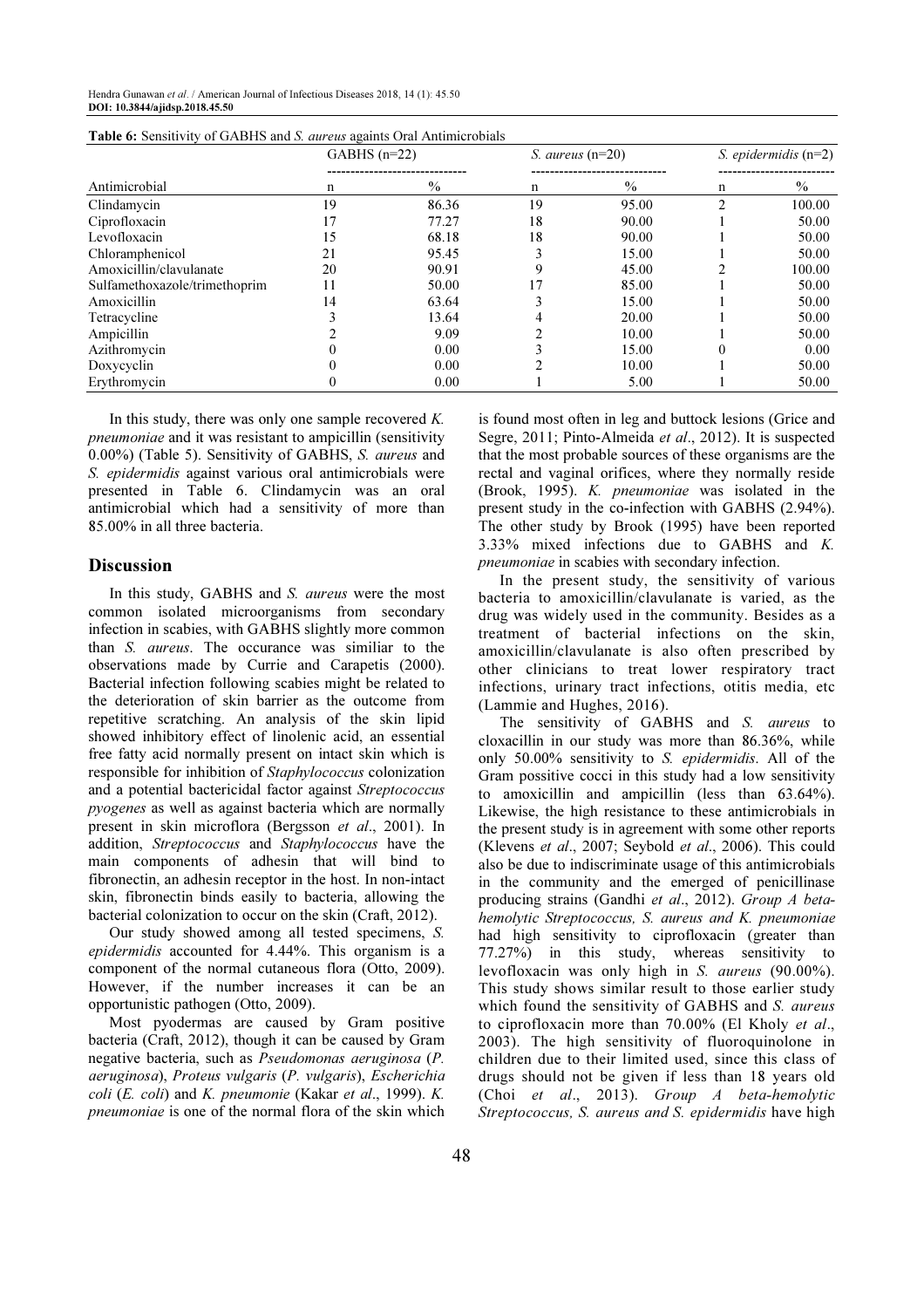sensitivity to clindamycin (more than 85.00%) in this present study. Increased sensitivity of Gram-positive bacteria to clindamycin probably due to the decreasing in the prescription of this antibiotic for various diseases (Lewis and Jorgensen, 2005).

In this study, the most sensitive drugs for secondary bacterial infections in scabies caused by GABHS, S. aureus, S. epidermidis and K. pneumoniae were carbapenem class, because the drug is not widely used in the community. However, this drug was only available for intravenous administration, therefore it is not a treatment option for uncomplicated pyodermas.

Based on this study, antimicrobials that could be given for infections caused by GABHS and/or S. aureus were cloxacillin, clindamycin, ciprofloxacin, ceftriaxone and methicillin. However, only the first three antimicrobials mentioned were available in oral form in Indonesia. Clindamycin and cloxacilin can be used either for pediatric and adults (Chen et al., 2011), unfortunately cloxacillin was not always available in many regions in Indonesia. Whereas ciprofloxacin can not be used for children because it may cause arthropathy (Choi et al., 2013), tendon disorders and cartilage changes (Kim et al., 2001).

According to our study result, antimicrobials choice for skin infection caused by S. epidermidis were amoxicillin/clavulanate, methicillin, clindamycin, gentamicin and vancomycin, however only amoxicillin/clavulanate and clindamycin were available in oral form. Antibiotics that could be given orally and still sensitive to K. pneumoniae were ciprofloxacin and sulfamethoxazole-trimethoprim, while other sensitive drugs only available intravenously, such as ampicillinsulbactam, cefazolin, ceftriaxone, ceftazidime, cefepime, amikacin, gentamicin, aztreonam, ertapenem, meropenem and tigecyclin.

The sensitivity of GABHS and S. aureus as the most common causes of secondary infection in scabies were low to amoxicillin, ampicillin, erythromycin, azithromycin, doxycycline, tetracycline, cephradine, amikacin, gentamicin, kanamycin and ceftazidime. This may be due to the widespread use of the drugs, without proper indication, inadequate dosage, long-term use and emerged of strains bacteria resistant to antimicrobials.

# Conclusion

Oral clindamycin is a drug of choice which can be given to pediatric or adults patients for the treatment of secondary bacterial infection following scabies. The use of antimicrobials rationally can alter bacterial susceptibility patterns, resulting in changes of resistance pattern to antimicrobials. Therefore, antimicrobial susceptibility testing should be revised periodically.

## Acknowledgment

This study was supported by Universitas Padjajaran, Bandung, West Java, Indonesia. (Grant No. 855/UN6.3.1/PL/2017).

# Author's Contributions

Hendra Gunawan, Unwati Sugiri and Nurhasanah: All experiments.

Kristina Makarti: Manuscript preparation.

Oki Suwarsa: Design the research plan and organized the study.

# Conflict of Interest Statement

We declare that we have no conflict of interest

## Ethics

The study was approved by the Health Research Ethics Committee, Faculty of Medicine, Universitas Padjadjaran, Bandung, West Java, Indonesia with ethical clearance.

# References

- Bergsson, G., J. Arnfinnsson, Ó. SteingrÍmsson and H. Thormar, 2001. Killing of Gram-positive cocci by fatty acids and monoglycerides. APMIS, 109: 670-678. DOI: 10.1034/j.1600-0463.2001.d01-131.x
- Bowen, A.C., A. Mahé, R.J. Hay, R.M. Andrews and A.C. Steer et al., 2015. The global epidemiology of impetigo: A systematic review of the population prevalence of impetigo and pyoderma. PloS One 10: e0136789-e0136789. DOI: 10.1371/journal.pone.0136789
- Brook, I., 1995. Microbiology of secondary bacterial infection in scabies lesions. J. Clin. Microbiol., 33: 2139-2140.
- Chen, A.E., K.C. Carroll, M. Diener-West, T. Ross and J. Ordun et al., 2011. Randomized controlled trial of cephalexin versus clindamycin for uncomplicated pediatric skin infections. Pediatrics, 127: e573-e580. DOI: 10.1542/peds.2010-2053
- Choi, S.H., E.Y. Kim and Y.J. Kim, 2013. Systemic use of fluoroquinolone in children. Korean J. Pediatr, 56: 196-201. DOI: 10.3345/kjp.2013.56.5.196
- CDCP, 2013. Antibiotic resistance threats in the United States. Centers for Disease Control and Prevention, US Department of Health and Human Services.
- Craft, N., 2012. General Considerations of Bacterial Diseases. In: Fitzpatrick's Dermatology in General Medicine. Goldsmith, L.A., B.A. Gilchrest, A.S. Paller, D.J. Leffell and K. Wolff (Eds.), Mc Graw-Hill, New York, pp: 2121-2147.